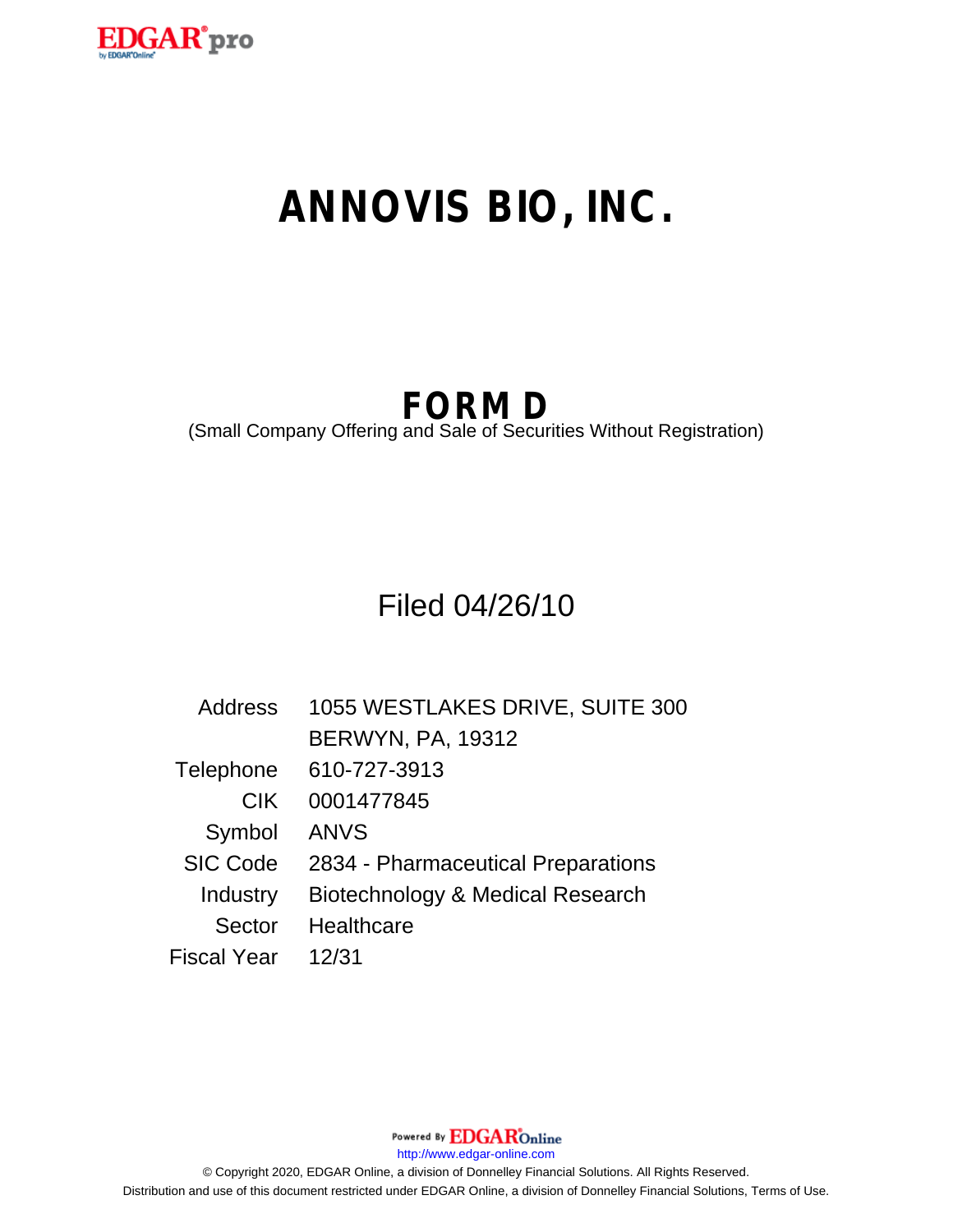**UNITED STATES SECURITIES AND EXCHANGE COMMISSION** 

**Washington, D.C.** 

### **FORM D**

**OMB APPROVAL**  OMB Number: 3235-0076 Expires: June 30, 2012 Estimated Average burden hours per response: 4.0

**Notice of Exempt Offering of Securities** 

#### **1. Issuer's Identity**

CIK (Filer ID Number) **Previous Name(s) X** None Entity Type

**Name of Issuer** 

 **QR Pharma, Inc.** 

**Jurisdiction of Incorporation/Organization** 

**DELAWARE** 

**Year of Incorporation/Organization** 

**Over Five Years Ago** 

**Within Last Five Years (Specify Year) <sup>2008</sup>**

**Yet to Be Formed** 

**<sup>0001477845</sup> Corporation** 

**Limited Partnership** 

**Limited Liability Company** 

 **General Partnership Business Trust** 

**Other** 

**2. Principal Place of Business and Contact** 

#### **Information**

**Name of Issuer** 

 **QR Pharma, Inc.** 

**Street Address 1 Street Address 2 259 N. RADNOR CHESTER ROAD, SUITE #205** 

 **RADNOR PENNSYLVANIA 19087 484-253-2296** 

**City State/Province/Country ZIP/Postal Code Phone No. of Issuer**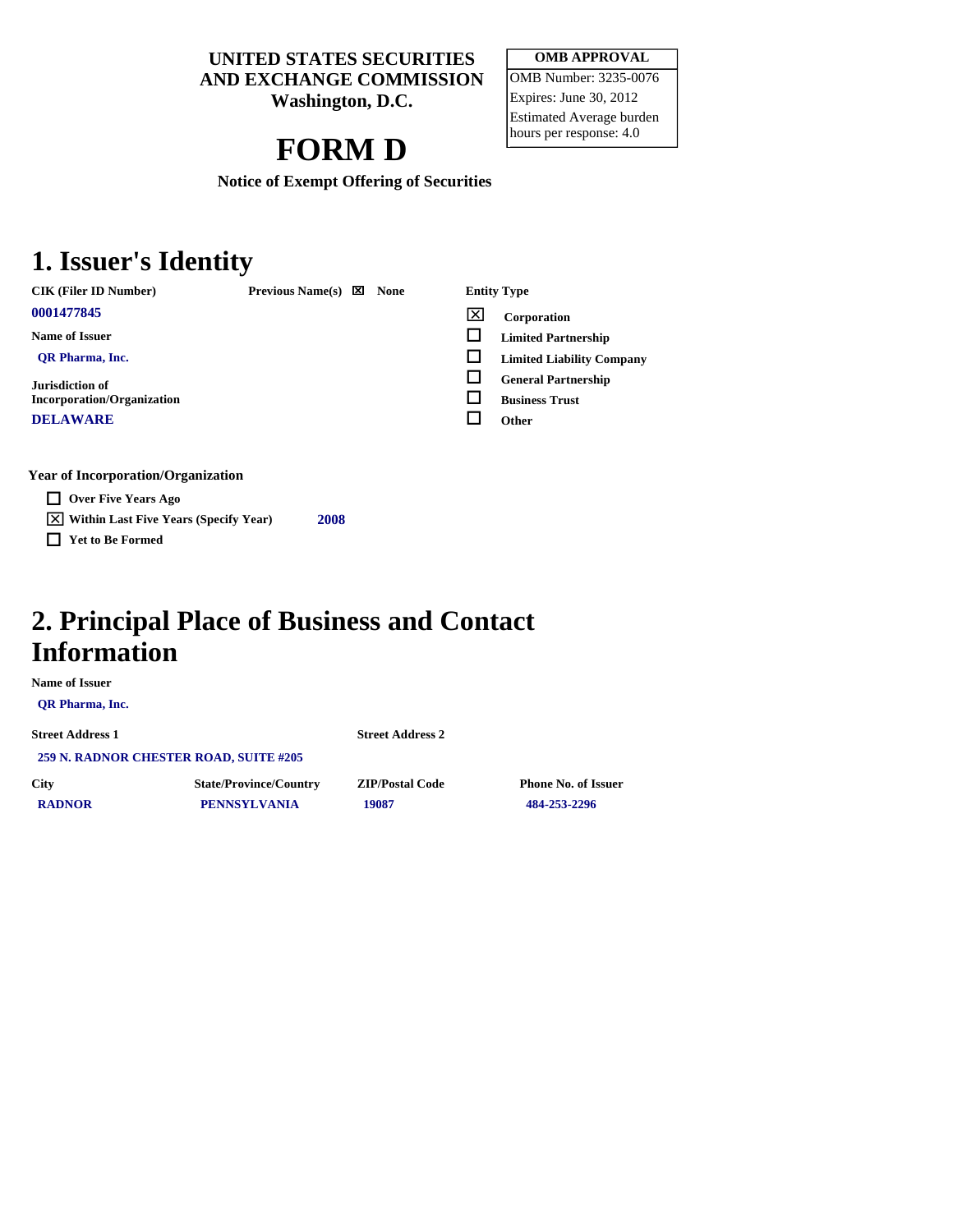### **3. Related Persons**

| <b>Maria</b><br><b>Maccecchini</b><br><b>Street Address 1</b><br><b>Street Address 2</b><br>259 N. Radnor Chester Road, Suite #205<br>c/o QR Pharma, Inc.<br><b>ZIP/Postal Code</b><br><b>City</b><br><b>State/Province/Country</b><br><b>PENNSYLVANIA</b><br>19087<br><b>Radnor</b><br><b>Relationship:</b><br><b>Executive Officer</b><br>⊠<br><u>ι×ι</u><br><b>Director</b><br>Promoter<br><b>Clarification of Response (if Necessary)</b><br><b>Last Name</b><br><b>First Name</b><br><b>Middle Name</b><br><b>Blake</b><br>Paul<br><b>Street Address 2</b><br><b>Street Address 1</b><br>c/o Aeterna Zentaris Inc.<br>4th Floor, 20 Independence Blvd.<br><b>State/Province/Country</b><br><b>ZIP/Postal Code</b><br><b>City</b><br><b>Warren</b><br><b>NEW JERSEY</b><br>07059-2731<br>⋈<br><b>Relationship:</b><br><b>Executive Officer</b><br><b>Director</b><br>Promoter<br>ΙI<br><b>Clarification of Response (if Necessary)</b><br><b>Last Name</b><br><b>First Name</b><br><b>Middle Name</b><br><b>Broderson</b><br>Hal<br><b>Street Address 1</b><br><b>Street Address 2</b><br><b>1059 Indian Creek Road</b><br>c/o Rock Hill Ventures, Inc.<br><b>State/Province/Country</b><br><b>City</b><br><b>ZIP/Postal Code</b><br><b>PENNSYLVANIA</b><br>Wynnewood<br>19096-3424<br>⊠<br><b>Relationship:</b><br><b>Executive Officer</b><br><b>Director</b><br>Promoter<br>H<br><b>Clarification of Response (if Necessary)</b><br><b>First Name</b><br><b>Middle Name</b><br><b>Last Name</b><br>Hefti<br><b>Franz</b><br><b>Street Address 1</b><br><b>Street Address 2</b><br>269 N. Radnor Chester Road, Suite #205<br>c/o QR Pharma, Inc.<br><b>State/Province/Country</b><br><b>ZIP/Postal Code</b><br><b>City</b><br><b>PENNSYLVANIA</b><br>19087<br>Radnor<br><b>Relationship:</b><br>⊠<br><b>Executive Officer</b><br><b>Director</b><br>Promoter<br>ΙI<br>ш<br><b>Clarification of Response (if Necessary)</b> | <b>Last Name</b> | <b>First Name</b> |  | <b>Middle Name</b> |  |
|----------------------------------------------------------------------------------------------------------------------------------------------------------------------------------------------------------------------------------------------------------------------------------------------------------------------------------------------------------------------------------------------------------------------------------------------------------------------------------------------------------------------------------------------------------------------------------------------------------------------------------------------------------------------------------------------------------------------------------------------------------------------------------------------------------------------------------------------------------------------------------------------------------------------------------------------------------------------------------------------------------------------------------------------------------------------------------------------------------------------------------------------------------------------------------------------------------------------------------------------------------------------------------------------------------------------------------------------------------------------------------------------------------------------------------------------------------------------------------------------------------------------------------------------------------------------------------------------------------------------------------------------------------------------------------------------------------------------------------------------------------------------------------------------------------------------------------------------------------------------------------------------------------------------------------|------------------|-------------------|--|--------------------|--|
|                                                                                                                                                                                                                                                                                                                                                                                                                                                                                                                                                                                                                                                                                                                                                                                                                                                                                                                                                                                                                                                                                                                                                                                                                                                                                                                                                                                                                                                                                                                                                                                                                                                                                                                                                                                                                                                                                                                                  |                  |                   |  |                    |  |
|                                                                                                                                                                                                                                                                                                                                                                                                                                                                                                                                                                                                                                                                                                                                                                                                                                                                                                                                                                                                                                                                                                                                                                                                                                                                                                                                                                                                                                                                                                                                                                                                                                                                                                                                                                                                                                                                                                                                  |                  |                   |  |                    |  |
|                                                                                                                                                                                                                                                                                                                                                                                                                                                                                                                                                                                                                                                                                                                                                                                                                                                                                                                                                                                                                                                                                                                                                                                                                                                                                                                                                                                                                                                                                                                                                                                                                                                                                                                                                                                                                                                                                                                                  |                  |                   |  |                    |  |
|                                                                                                                                                                                                                                                                                                                                                                                                                                                                                                                                                                                                                                                                                                                                                                                                                                                                                                                                                                                                                                                                                                                                                                                                                                                                                                                                                                                                                                                                                                                                                                                                                                                                                                                                                                                                                                                                                                                                  |                  |                   |  |                    |  |
|                                                                                                                                                                                                                                                                                                                                                                                                                                                                                                                                                                                                                                                                                                                                                                                                                                                                                                                                                                                                                                                                                                                                                                                                                                                                                                                                                                                                                                                                                                                                                                                                                                                                                                                                                                                                                                                                                                                                  |                  |                   |  |                    |  |
|                                                                                                                                                                                                                                                                                                                                                                                                                                                                                                                                                                                                                                                                                                                                                                                                                                                                                                                                                                                                                                                                                                                                                                                                                                                                                                                                                                                                                                                                                                                                                                                                                                                                                                                                                                                                                                                                                                                                  |                  |                   |  |                    |  |
|                                                                                                                                                                                                                                                                                                                                                                                                                                                                                                                                                                                                                                                                                                                                                                                                                                                                                                                                                                                                                                                                                                                                                                                                                                                                                                                                                                                                                                                                                                                                                                                                                                                                                                                                                                                                                                                                                                                                  |                  |                   |  |                    |  |
|                                                                                                                                                                                                                                                                                                                                                                                                                                                                                                                                                                                                                                                                                                                                                                                                                                                                                                                                                                                                                                                                                                                                                                                                                                                                                                                                                                                                                                                                                                                                                                                                                                                                                                                                                                                                                                                                                                                                  |                  |                   |  |                    |  |
|                                                                                                                                                                                                                                                                                                                                                                                                                                                                                                                                                                                                                                                                                                                                                                                                                                                                                                                                                                                                                                                                                                                                                                                                                                                                                                                                                                                                                                                                                                                                                                                                                                                                                                                                                                                                                                                                                                                                  |                  |                   |  |                    |  |
|                                                                                                                                                                                                                                                                                                                                                                                                                                                                                                                                                                                                                                                                                                                                                                                                                                                                                                                                                                                                                                                                                                                                                                                                                                                                                                                                                                                                                                                                                                                                                                                                                                                                                                                                                                                                                                                                                                                                  |                  |                   |  |                    |  |
|                                                                                                                                                                                                                                                                                                                                                                                                                                                                                                                                                                                                                                                                                                                                                                                                                                                                                                                                                                                                                                                                                                                                                                                                                                                                                                                                                                                                                                                                                                                                                                                                                                                                                                                                                                                                                                                                                                                                  |                  |                   |  |                    |  |
|                                                                                                                                                                                                                                                                                                                                                                                                                                                                                                                                                                                                                                                                                                                                                                                                                                                                                                                                                                                                                                                                                                                                                                                                                                                                                                                                                                                                                                                                                                                                                                                                                                                                                                                                                                                                                                                                                                                                  |                  |                   |  |                    |  |
|                                                                                                                                                                                                                                                                                                                                                                                                                                                                                                                                                                                                                                                                                                                                                                                                                                                                                                                                                                                                                                                                                                                                                                                                                                                                                                                                                                                                                                                                                                                                                                                                                                                                                                                                                                                                                                                                                                                                  |                  |                   |  |                    |  |
|                                                                                                                                                                                                                                                                                                                                                                                                                                                                                                                                                                                                                                                                                                                                                                                                                                                                                                                                                                                                                                                                                                                                                                                                                                                                                                                                                                                                                                                                                                                                                                                                                                                                                                                                                                                                                                                                                                                                  |                  |                   |  |                    |  |
|                                                                                                                                                                                                                                                                                                                                                                                                                                                                                                                                                                                                                                                                                                                                                                                                                                                                                                                                                                                                                                                                                                                                                                                                                                                                                                                                                                                                                                                                                                                                                                                                                                                                                                                                                                                                                                                                                                                                  |                  |                   |  |                    |  |
|                                                                                                                                                                                                                                                                                                                                                                                                                                                                                                                                                                                                                                                                                                                                                                                                                                                                                                                                                                                                                                                                                                                                                                                                                                                                                                                                                                                                                                                                                                                                                                                                                                                                                                                                                                                                                                                                                                                                  |                  |                   |  |                    |  |
|                                                                                                                                                                                                                                                                                                                                                                                                                                                                                                                                                                                                                                                                                                                                                                                                                                                                                                                                                                                                                                                                                                                                                                                                                                                                                                                                                                                                                                                                                                                                                                                                                                                                                                                                                                                                                                                                                                                                  |                  |                   |  |                    |  |
|                                                                                                                                                                                                                                                                                                                                                                                                                                                                                                                                                                                                                                                                                                                                                                                                                                                                                                                                                                                                                                                                                                                                                                                                                                                                                                                                                                                                                                                                                                                                                                                                                                                                                                                                                                                                                                                                                                                                  |                  |                   |  |                    |  |
|                                                                                                                                                                                                                                                                                                                                                                                                                                                                                                                                                                                                                                                                                                                                                                                                                                                                                                                                                                                                                                                                                                                                                                                                                                                                                                                                                                                                                                                                                                                                                                                                                                                                                                                                                                                                                                                                                                                                  |                  |                   |  |                    |  |
|                                                                                                                                                                                                                                                                                                                                                                                                                                                                                                                                                                                                                                                                                                                                                                                                                                                                                                                                                                                                                                                                                                                                                                                                                                                                                                                                                                                                                                                                                                                                                                                                                                                                                                                                                                                                                                                                                                                                  |                  |                   |  |                    |  |
|                                                                                                                                                                                                                                                                                                                                                                                                                                                                                                                                                                                                                                                                                                                                                                                                                                                                                                                                                                                                                                                                                                                                                                                                                                                                                                                                                                                                                                                                                                                                                                                                                                                                                                                                                                                                                                                                                                                                  |                  |                   |  |                    |  |
|                                                                                                                                                                                                                                                                                                                                                                                                                                                                                                                                                                                                                                                                                                                                                                                                                                                                                                                                                                                                                                                                                                                                                                                                                                                                                                                                                                                                                                                                                                                                                                                                                                                                                                                                                                                                                                                                                                                                  |                  |                   |  |                    |  |
|                                                                                                                                                                                                                                                                                                                                                                                                                                                                                                                                                                                                                                                                                                                                                                                                                                                                                                                                                                                                                                                                                                                                                                                                                                                                                                                                                                                                                                                                                                                                                                                                                                                                                                                                                                                                                                                                                                                                  |                  |                   |  |                    |  |
|                                                                                                                                                                                                                                                                                                                                                                                                                                                                                                                                                                                                                                                                                                                                                                                                                                                                                                                                                                                                                                                                                                                                                                                                                                                                                                                                                                                                                                                                                                                                                                                                                                                                                                                                                                                                                                                                                                                                  |                  |                   |  |                    |  |
|                                                                                                                                                                                                                                                                                                                                                                                                                                                                                                                                                                                                                                                                                                                                                                                                                                                                                                                                                                                                                                                                                                                                                                                                                                                                                                                                                                                                                                                                                                                                                                                                                                                                                                                                                                                                                                                                                                                                  |                  |                   |  |                    |  |
|                                                                                                                                                                                                                                                                                                                                                                                                                                                                                                                                                                                                                                                                                                                                                                                                                                                                                                                                                                                                                                                                                                                                                                                                                                                                                                                                                                                                                                                                                                                                                                                                                                                                                                                                                                                                                                                                                                                                  |                  |                   |  |                    |  |
|                                                                                                                                                                                                                                                                                                                                                                                                                                                                                                                                                                                                                                                                                                                                                                                                                                                                                                                                                                                                                                                                                                                                                                                                                                                                                                                                                                                                                                                                                                                                                                                                                                                                                                                                                                                                                                                                                                                                  |                  |                   |  |                    |  |
|                                                                                                                                                                                                                                                                                                                                                                                                                                                                                                                                                                                                                                                                                                                                                                                                                                                                                                                                                                                                                                                                                                                                                                                                                                                                                                                                                                                                                                                                                                                                                                                                                                                                                                                                                                                                                                                                                                                                  |                  |                   |  |                    |  |
|                                                                                                                                                                                                                                                                                                                                                                                                                                                                                                                                                                                                                                                                                                                                                                                                                                                                                                                                                                                                                                                                                                                                                                                                                                                                                                                                                                                                                                                                                                                                                                                                                                                                                                                                                                                                                                                                                                                                  |                  |                   |  |                    |  |
|                                                                                                                                                                                                                                                                                                                                                                                                                                                                                                                                                                                                                                                                                                                                                                                                                                                                                                                                                                                                                                                                                                                                                                                                                                                                                                                                                                                                                                                                                                                                                                                                                                                                                                                                                                                                                                                                                                                                  |                  |                   |  |                    |  |
|                                                                                                                                                                                                                                                                                                                                                                                                                                                                                                                                                                                                                                                                                                                                                                                                                                                                                                                                                                                                                                                                                                                                                                                                                                                                                                                                                                                                                                                                                                                                                                                                                                                                                                                                                                                                                                                                                                                                  |                  |                   |  |                    |  |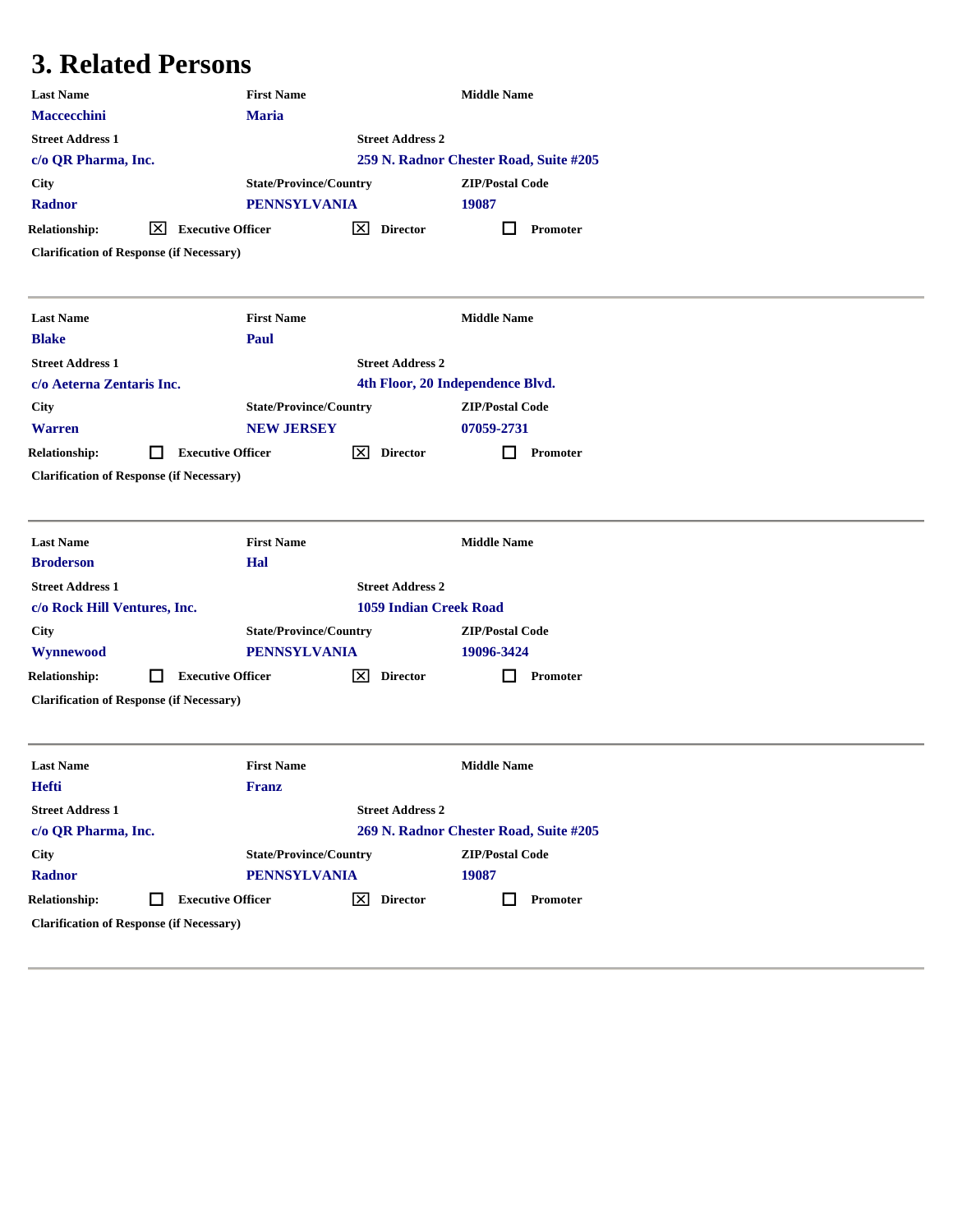| <b>Last Name</b>                                |  | <b>First Name</b>                      |  |                 | <b>Middle Name</b>     |                 |  |  |
|-------------------------------------------------|--|----------------------------------------|--|-----------------|------------------------|-----------------|--|--|
| <b>Schilberg</b>                                |  | <b>Barbara</b>                         |  |                 | S.                     |                 |  |  |
| <b>Street Address 1</b>                         |  | <b>Street Address 2</b>                |  |                 |                        |                 |  |  |
| c/o BioAdvance                                  |  | 269 N. Radnor Chester Road, Suite #220 |  |                 |                        |                 |  |  |
| <b>City</b>                                     |  | <b>State/Province/Country</b>          |  |                 | <b>ZIP/Postal Code</b> |                 |  |  |
| <b>Radnor</b>                                   |  | <b>PENNSYLVANIA</b>                    |  |                 | 19087                  |                 |  |  |
| <b>Relationship:</b>                            |  | <b>Executive Officer</b>               |  | <b>Director</b> |                        | <b>Promoter</b> |  |  |
| <b>Clarification of Response (if Necessary)</b> |  |                                        |  |                 |                        |                 |  |  |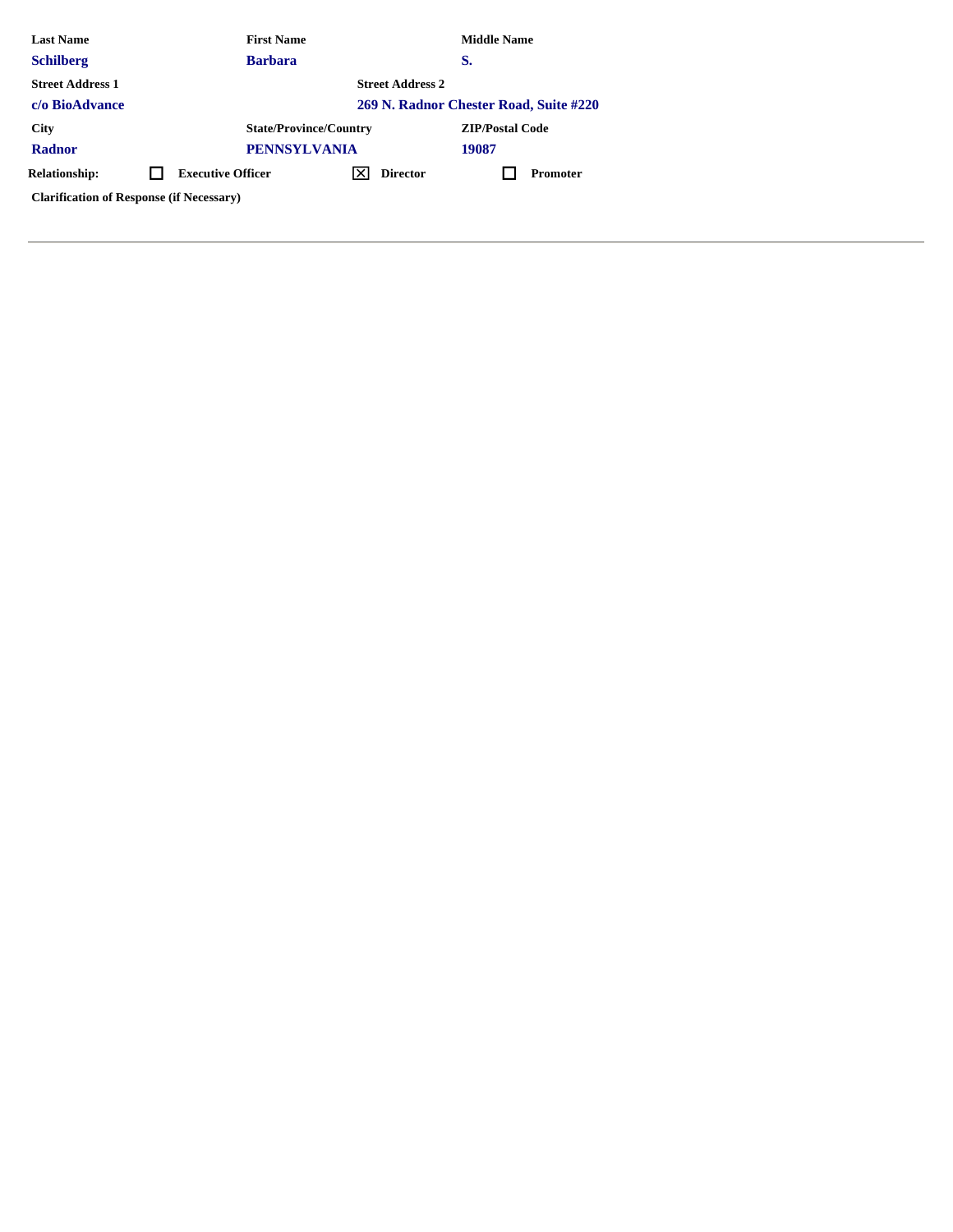### **4. Industry Group**

| <b>Agriculture</b>                           | <b>Health Care</b>                | <b>Retailing</b>                     |
|----------------------------------------------|-----------------------------------|--------------------------------------|
| <b>Banking &amp; Financial Services</b>      | <b>Biotechnology</b>              | <b>Restaurants</b>                   |
| <b>Commercial Banking</b>                    | <b>Health Insurance</b>           | <b>Technology</b>                    |
| <b>Insurance</b>                             | <b>Hospitals &amp; Physicians</b> | <b>Computers</b>                     |
| <b>Investing</b>                             | <b>Pharmaceuticals</b><br>IXI     | <b>Telecommunications</b>            |
| <b>Investment Banking</b>                    | <b>Other Health Care</b>          | <b>Other Technology</b>              |
| <b>Pooled Investment Fund</b>                |                                   | <b>Travel</b>                        |
| Other Banking & Financial<br><b>Services</b> | Manufacturing                     | Airlines & Airports                  |
|                                              | <b>Real Estate</b>                | <b>Lodging &amp; Conventions</b>     |
|                                              | Commercial                        | <b>Tourism &amp; Travel Services</b> |
|                                              | Construction                      | <b>Other Travel</b>                  |
|                                              | <b>REITS &amp; Finance</b>        | Other                                |
|                                              | <b>Residential</b>                |                                      |
|                                              | <b>Other Real Estate</b>          |                                      |
| <b>Business Services</b>                     |                                   |                                      |

- **Energy**
- **Coal Mining**
- **Electric Utilities**
- **Energy Conservation**
- **Environmental Services**
- **Oil & Gas**
- **Other Energy**

### **5. Issuer Size**

- 
- $\Box$  \$1 \$1,000,000  $\Box$  \$1 \$5,000,000
- 
- 
- $\Box$  \$25,000,001 \$100,000,000  $\Box$  \$50,000,001 \$100,000,000
- **Over \$100,000,000 Over \$100,000,000**
- **Decline to Disclose Decline to Disclose**
- **Not Applicable Not Applicable**

**Revenue Range Aggregate Net Asset Value Range** 

- **No Revenues No Revenues No Aggregate Net Asset Value** 
	-
- $\Box$  \$1,000,001 \$5,000,000  $\Box$  \$5,000,001 \$25,000,000
- $\Box$  \$5,000,001 \$25,000,000  $\Box$  \$25,000,001 \$50,000,000
	-
	-
	-
	-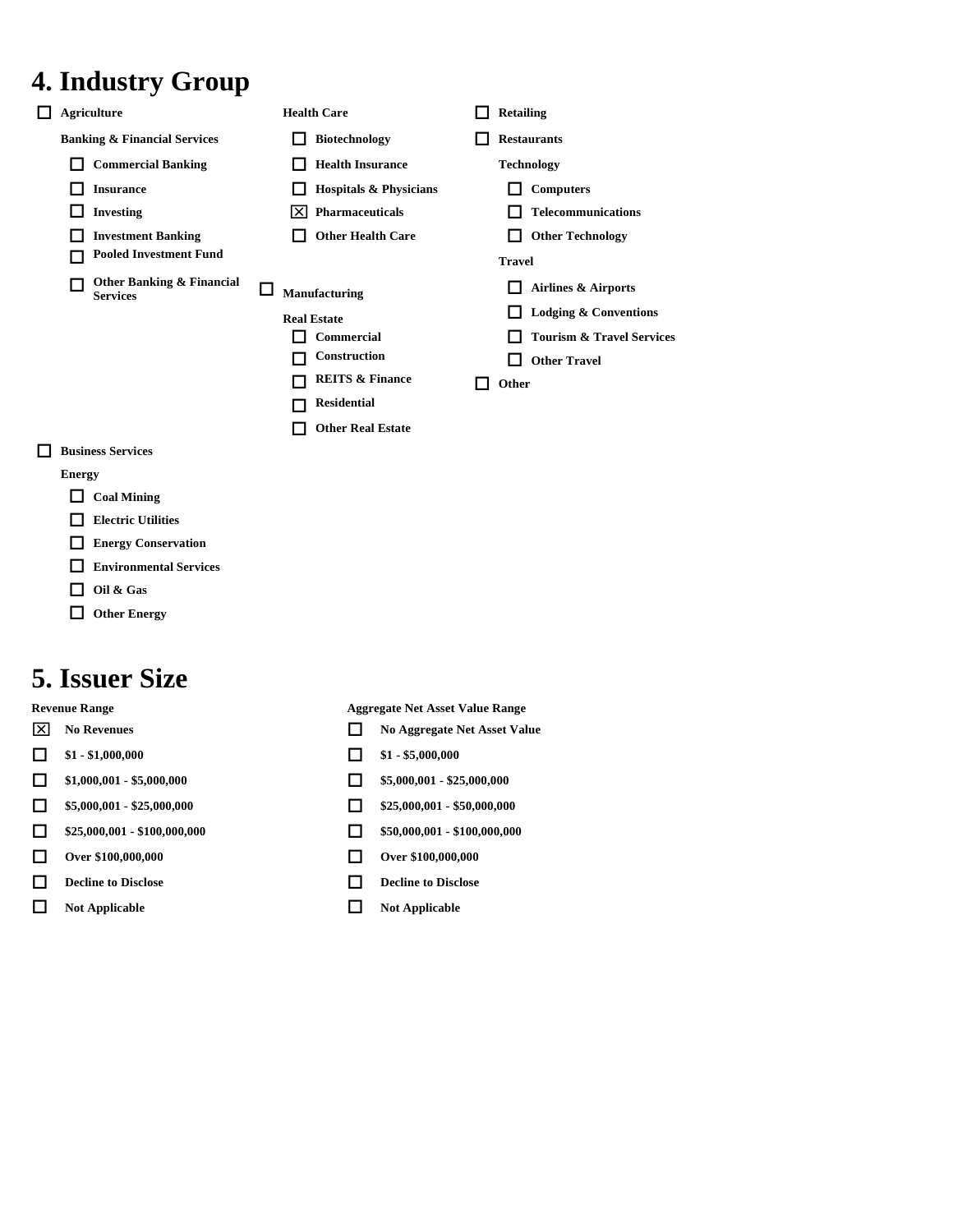#### **6. Federal Exemption(s) and Exclusion(s) Claimed (select all that apply)**

| <b>Rule 504(b)(1) (not (i), (ii) or (iii))</b> |          | <b>Rule 505</b>                            |
|------------------------------------------------|----------|--------------------------------------------|
| <b>Rule 504</b> (b) $(1)(i)$                   | $\times$ | <b>Rule 506</b>                            |
| <b>Rule 504</b> (b) $(1)(ii)$                  |          | <b>Securities Act Section 4(6)</b>         |
| <b>Rule 504</b> (b) $(1)(iii)$                 |          | <b>Investment Company Act Section 3(c)</b> |
| 7. Type of Filing                              |          |                                            |

|    | $ \overline{X} $ New Notice | Date of First Sale 2010-04-14 | $\mathbf{L}$ | <b>First Sale Yet to Occur</b> |
|----|-----------------------------|-------------------------------|--------------|--------------------------------|
| П. | Amendment                   |                               |              |                                |

### **8. Duration of Offering**

**Does the Issuer intend this offering to last more than one year?**  $\Box$  **Yes**  $\Box$  **No** 

### **9. Type(s) of Securities Offered (select all that apply)**

|    | <b>Pooled Investment Fund Interests</b>                                                               | Equity                                                                      |
|----|-------------------------------------------------------------------------------------------------------|-----------------------------------------------------------------------------|
|    | <b>Tenant-in-Common Securities</b>                                                                    | Debt                                                                        |
|    | <b>Mineral Property Securities</b>                                                                    | <b>Option, Warrant or Other Right to Acquire</b><br><b>Another Security</b> |
| ∣× | Security to be Acquired Upon Exercise of Option,<br><b>Warrant or Other Right to Acquire Security</b> | Other (describe)                                                            |
|    |                                                                                                       |                                                                             |

### **10. Business Combination Transaction**

| Is this offering being made in connection with a business combination | $\Box$ Yes | $ \overline{\mathsf{x}} $ No |  |
|-----------------------------------------------------------------------|------------|------------------------------|--|
| transaction, such as a merger, acquisition or exchange offer?         |            |                              |  |

**Clarification of Response (if Necessary)** 

### **11. Minimum Investment**

**Minimum investment accepted from any outside investor \$ 25000 USD**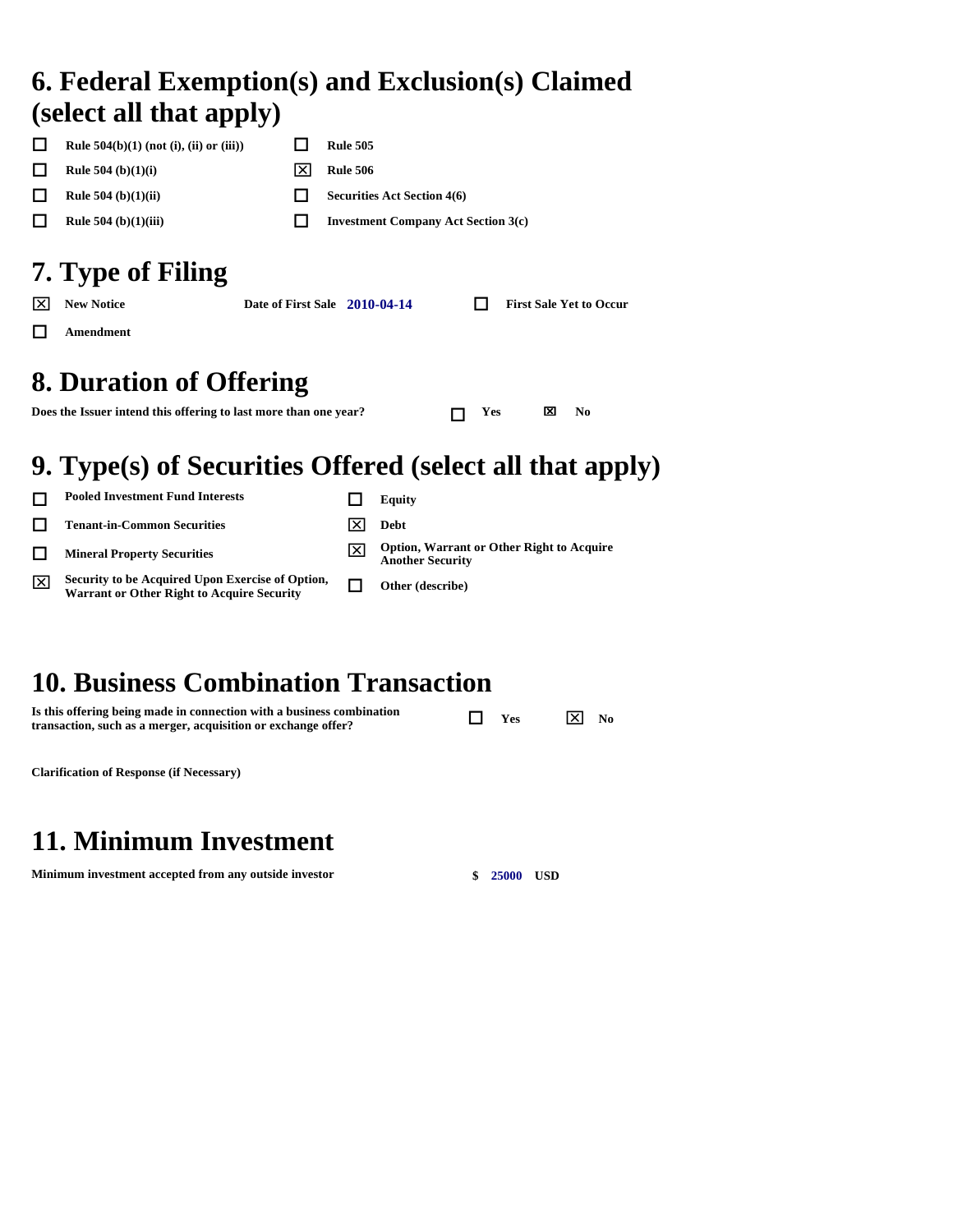### **12. Sales Compensation**

| Recipient                       |                   |             | <b>Recipient CRD Number</b>                        |                        | <b>None</b> |
|---------------------------------|-------------------|-------------|----------------------------------------------------|------------------------|-------------|
| (Associated) Broker or Dealer   |                   | <b>None</b> | (Associated) Broker or Dealer CRD<br><b>Number</b> |                        | <b>None</b> |
| <b>Street Address 1</b>         |                   |             | <b>Street Address 2</b>                            |                        |             |
| <b>City</b>                     |                   |             | <b>State/Province/Country</b>                      | <b>ZIP/Postal Code</b> |             |
| <b>State(s)</b> of Solicitation | <b>All States</b> |             |                                                    |                        |             |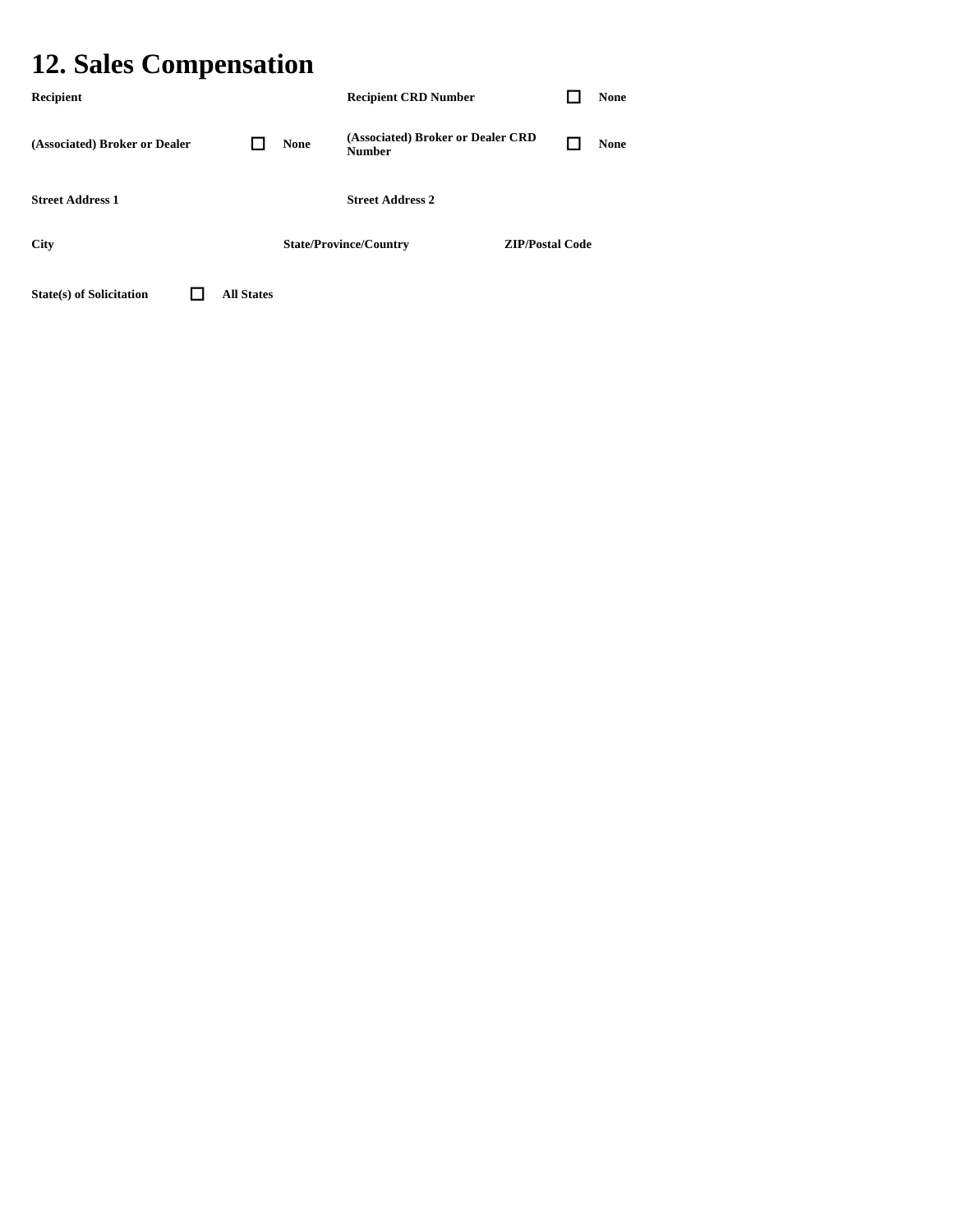### **13. Offering and Sales Amounts**

| <b>Total Offering Amount</b>      | \$ 2056103 USD | <b>Indefinite</b> |
|-----------------------------------|----------------|-------------------|
| <b>Total Amount Sold</b>          | \$ 706103 USD  |                   |
| <b>Total Remaining to be Sold</b> | \$ 1350000 USD | <b>Indefinite</b> |

**Clarification of Response (if Necessary)** 

#### **14. Investors**

 **Select if securities in the offering have been or may be sold to persons who do not qualify as accredited investors, Number of such non-accredited investors who already have invested in the offering** 

**Regardless of whether securities in the offering have been or may be sold to persons who do not qualify as accredited investors, enter the total number of investors who already have invested in the offering: 3** 

### **15. Sales Commissions & Finders' Fees Expenses**

**Provide separately the amounts of sales commissions and finders' fees expenses, if any. If the amount of an expenditure is not known, provide an estimate and check the box next to the amount.** 

| Sales Commissions \$ 0 USD |  | $\Box$ | Estimate |
|----------------------------|--|--------|----------|
| Finders' Fees \$ 0 USD     |  | $\Box$ | Estimate |

**Clarification of Response (if Necessary)** 

#### **16. Use of Proceeds**

**Provide the amount of the gross proceeds of the offering that has been or is proposed to be used for payments to any of the persons required to be named as executive officers, directors or promoters in response to Item 3 above. If the amount is unknown, provide an estimate and check the box next to the amount.** 

**\$ 60000 USD Estimate** 

**Clarification of Response (if Necessary)**